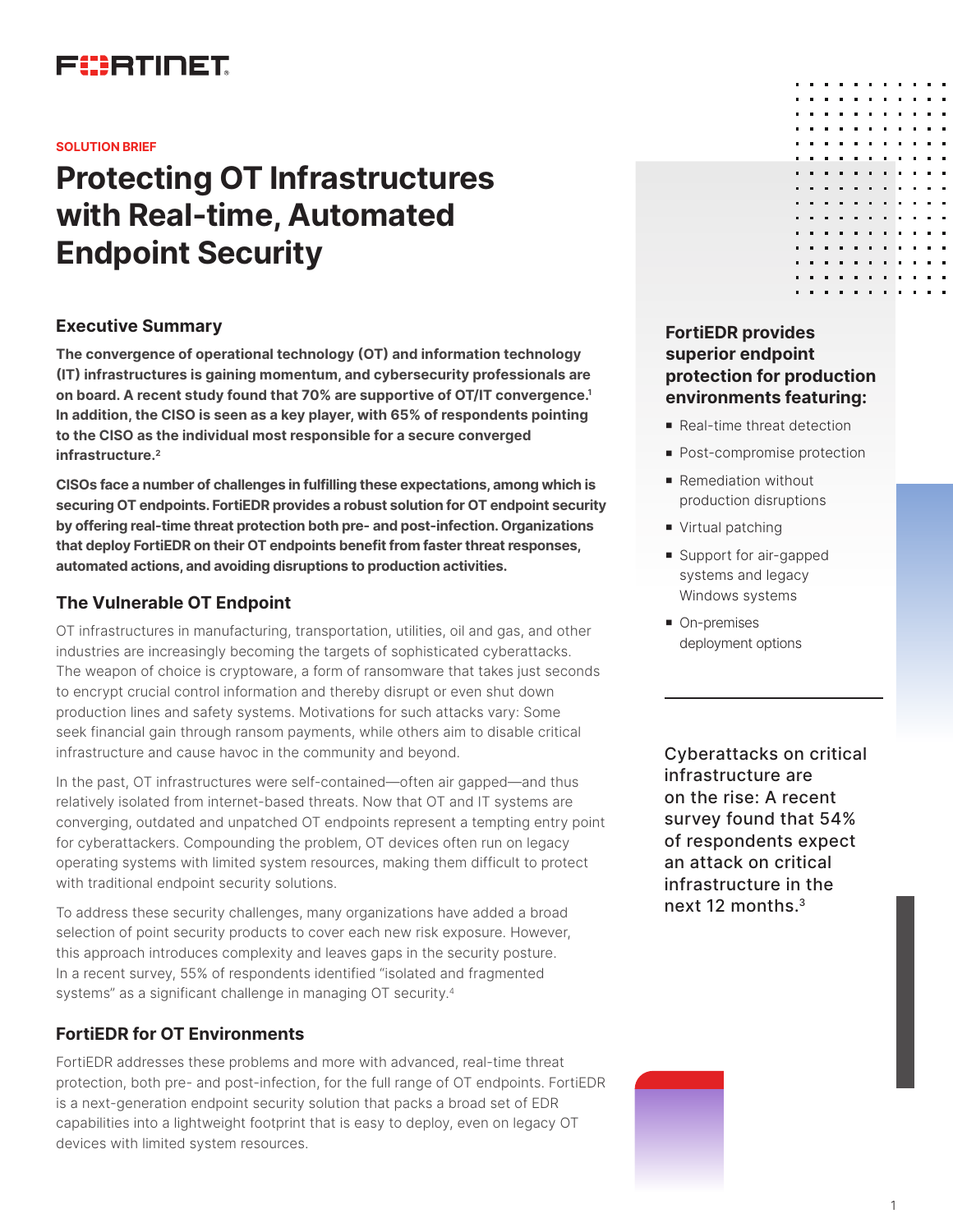Key capabilities of FortiEDR include next-generation antivirus (NGAV), application communication control, automated endpoint detection and response (EDR), real-time blocking, threat hunting, incident response, and virtual patching capabilities (Figure 1). FortiEDR leverages the Fortinet Security Fabric architecture and integrates with Security Fabric components such as FortiGate, FortiNAC, FortiSandbox, and FortiSIEM.



Figure 1: FortiEDR capabilities.

## **Key Benefits of FortiEDR**

FortiEDR delivers tangible business value to OT organizations with benefits such as real-time automated response, production continuity, and nondisruptive risk mitigation.

#### **Real-time Automated Response**

When FortiEDR detects potentially malicious processes, it defuses them in real time with automatic blocking. At the same time, the Fortinet Cloud Service continues to gather evidence and validate and classify the events. Customized playbooks allow security teams to prescribe automated actions based on endpoint group, mission criticality, and threat categorization. Automated response and remediation actions include terminating processes, removing malicious or infected files, cleaning up persistency, notifying users, and opening tickets.

Comprehensively securing endpoints in real time, both pre- and post-infection, FortiEDR eliminates alert fatigue and breach anxiety, standardizes incident response procedures, and optimizes security and operations resources.

#### **Production Continuity**

Real-time automatic response has a potential pitfall that can make life difficult for security professionals. Legitimate application activities can trigger the detection system and thereby generate false alarms. Blunt-force response actions can interfere with applications, or worse, cause blue-screen crashes that bring down the mission-critical production system.

Instead of terminating processes and quarantining endpoints, FortiEDR defuses threats by blocking their outbound communications and attempts to access the file system. If the suspicious process turns out to be benign, FortiEDR releases the block with little impact on the production systems. For security incidents, FortiEDR enables remediation actions without taking the machine offline. As a result, systems on the manufacturing floor remain online and users are not affected. This capability is particularly important for converged IT/OT infrastructures because it allows security teams to take swift and effective action to secure OT devices while avoiding unintended consequences on the IT side of the house.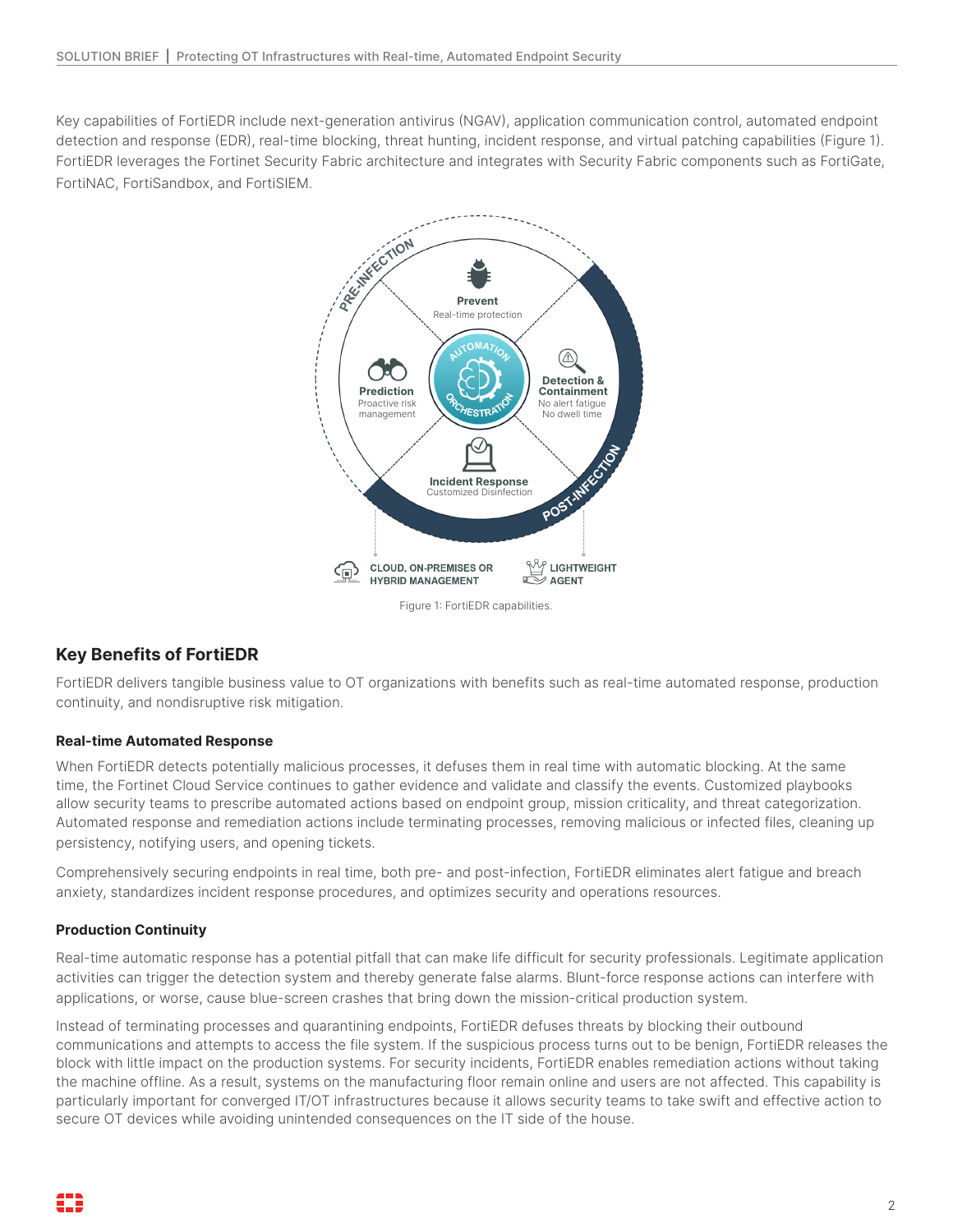#### **Non-disruptive Risk Mitigation**

Patching OT systems can be tricky. To avoid production disruptions, operations teams are often forced to follow the mandated change process that only allows mitigation within a scheduled maintenance window. In the meantime, the systems are vulnerable to attacks.

FortiEDR solves this problem with continuous application and vulnerability assessment that allows the security team to proactively mitigate risks with virtual patching. This proactive approach reduces the exposure and avoids taking production machines offline between scheduled maintenance windows.











**The FortiEDR agent on the endpoint blocks most filebased malware pre-execution to prevent infection.**

**When infection occurs, FortiEDR detects and defuses the threat in real time to contain damage.**

**Once the threat is contained, FortiEDR orchestrates incident response based on playbooks and cloud-based intelligence.**

**FortiEDR retains memory, snapshots and provides guidance for forensic investigations.**

#### **Discover and Predict**

FortiEDR proactively discovers and mitigates the endpoint attack surface. It does this by providing visibility into rogue devices and applications, identifying vulnerabilities in systems or applications, and proactively mitigating risks with virtual patching.

#### **Prevent**

Kernel-based NGAV provides automated prevention of file-based malware. When combined with continuously updated cloud-based threat-intelligence feeds and machine learning, FortiEDR will also become smarter over time to more effectively identify threats.

#### **Detect and Defuse**

Using behavioral-based detection, FortiEDR is the only solution that provides post-infection protection to stop breach and ransomware damage in real time.

#### **Respond and Remediate**

Using customizable playbooks, security teams can orchestrate incident response operations, streamline and automate incident response and remediation processes, and keep affected machines online. This approach avoids interrupting users and disrupting the business without exposing the network to risk.

#### **Investigate and Hunt**

FortiEDR provides detailed information on threats to support forensics investigation. Its unique guided interface provides helpful guidance and best practices and suggests the next logical steps for security analysts.

In the global utilities industry, 64% of decision-makers say that sophisticated cyberattacks are a top challenge.<sup>5</sup>

## Fortinet Deployment and MDR Services:

- **Fortinet Professional** Services provides expert assistance for deployment, configuration, playbook setup and customization, and more.
- FortiResponder, Fortinet's MDR service, offers 24x7 threat monitoring, alert triage, and remote remediation services.
- **Certified Fortinet MSSP** partners deliver MDR services including fully managed SOCs.